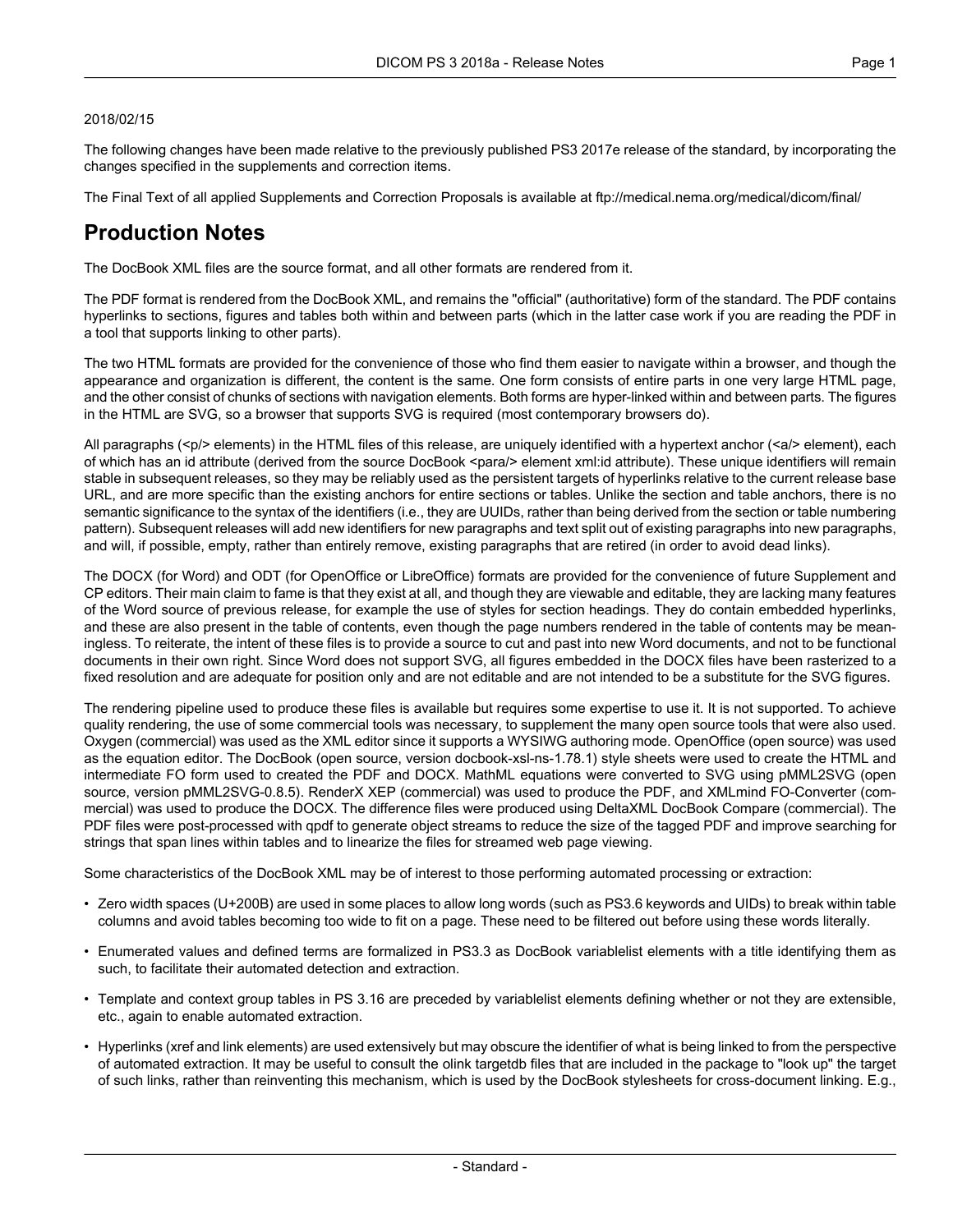one can look up "sect\_TID\_300" in "output/html/targetdb/PS3\_16\_target.db" to determine that it has a "number" of "TID 300" and a "ttl" of "Measurement", etc.

# **Changes to Parts**

#### **General Changes**

•

#### **PS3.1**

•

## **PS3.2**

- Correct Figure D.4.1-1 Local User Request for Query and Retrieve
- Consistent hyphenation in figures

#### **PS3.3**

- Clean up Source Image Sequence section C.7.6.1.1.4 in General Image Module, since Attribute moved to General Reference Module, and update remaining references to it.
- Spell coverslip consistently
- Capitalize Items in 'Number of Items' consistently
- CP [1617](#page-3-0)
- CP [1709](#page-3-1)
- CP [1722](#page-3-2)

#### **PS3.4**

• CP [1722](#page-3-2)

# **PS3.5**

- Clean up hex number entries in Table A.4-2
- Clean up mention of element and attribute in relation to Overlay Data (60xx,3000)

### **PS3.6**

- Flag Performed Processing Applications Code Sequence (0040,4007) as retired
- Correct VM of some OF VR data Elements from 1-n to 1
- CP [1617](#page-3-0)

#### **PS3.7**

•

#### **PS3.8**

•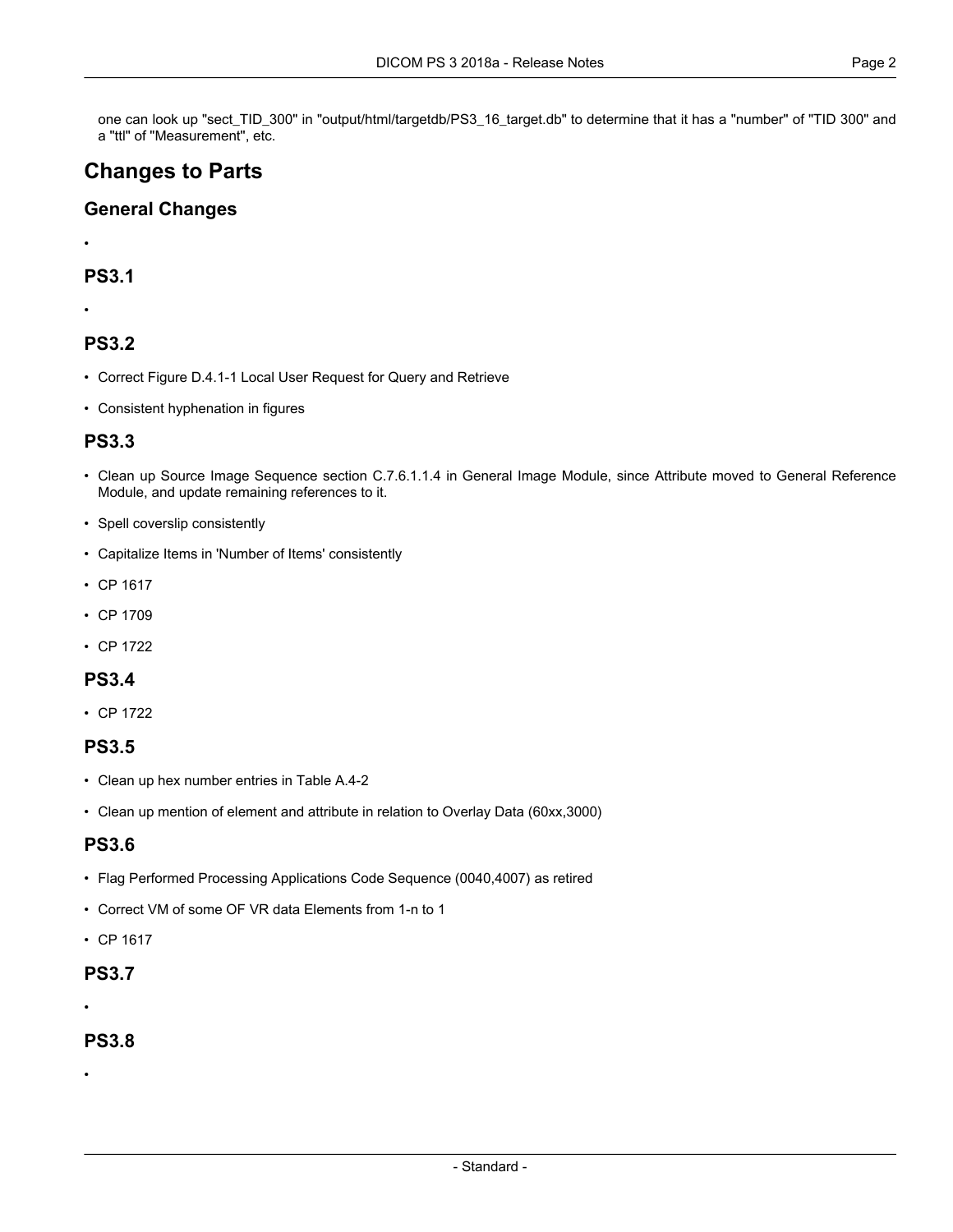#### **PS3.10**

•

•

•

**PS3.11**

**PS3.12**

#### **PS3.14**

•

# **PS3.15**

•

## **PS3.16**

- Remove spurious definition text in SNOMED-CT Concept ID column of CID 7019 for DCM 128227.
- Add missing CID 4031 common anatomic regions entries to Annex L and resort tables
- Reformat Annex L tables to include scheme column to align with CID pattern and to allow entries with other schemes than SNOMED, and add SCT, FMA and UMLS columns where absent
- In TID 3717 move "interpretive statement" from Value Set Constraint to Content Item Description.
- Remove spurious 'see note' in TID 1005, 3301, 3304, 3311, 3312, 3313, 3317 when there are no notes; presumably these refer to the accompanying Content item Descriptions that have explicit row references.
- Add missing Root: No to TID 8200.

### **PS3.17**

- Spell coverslip consistently
- Capitalize Items in 'Number of Items' consistently
- CP [1710](#page-3-3) new figure PS3.17\_HH-1 still needs some tidying up
- CP [1711](#page-3-4)

#### **PS3.18**

•

## **PS3.19**

•

# **PS3.20**

•

## **PS3.21**

•